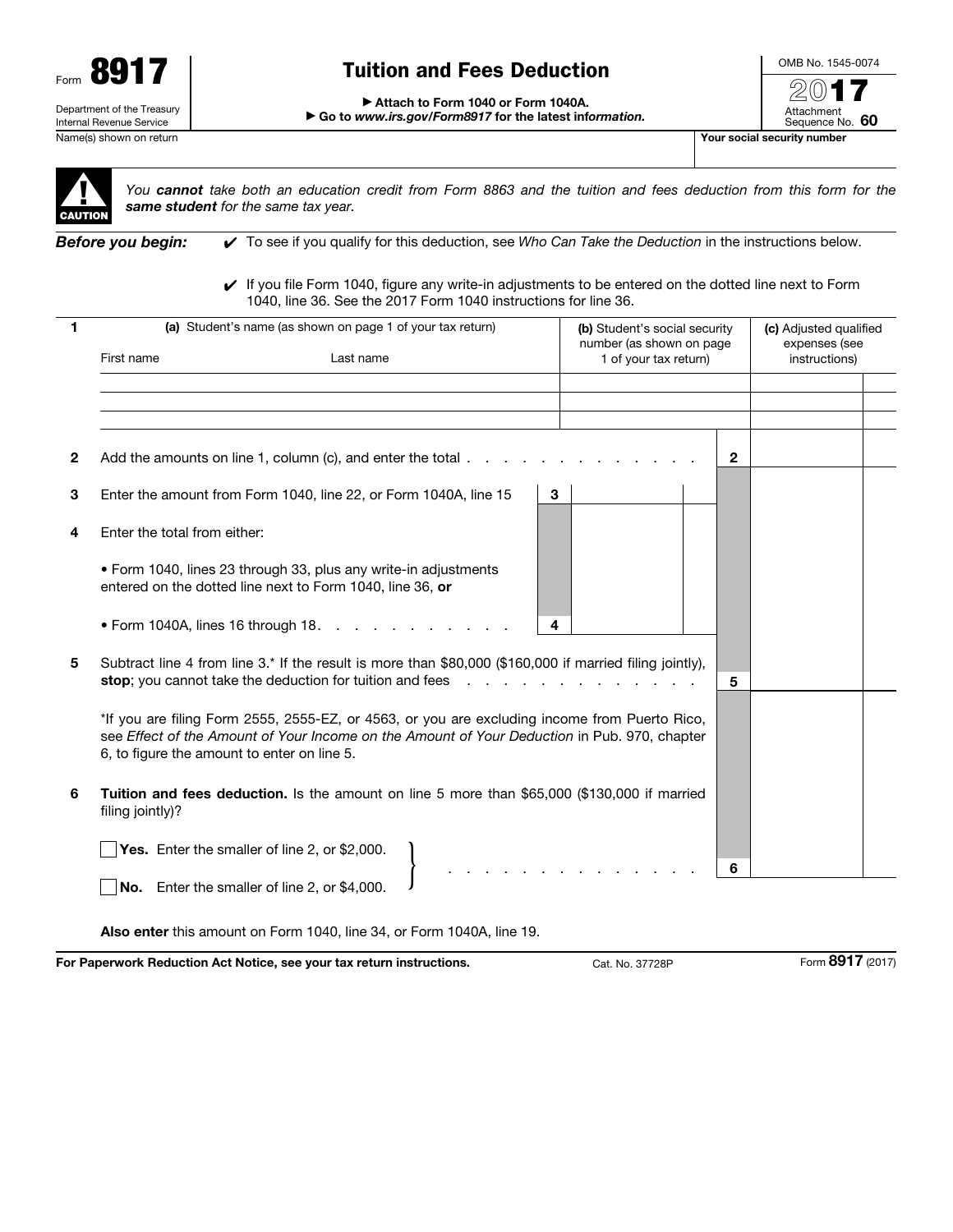## General Instructions

Section references are to the Internal Revenue Code unless otherwise noted.

#### Future Developments

For the latest information about developments related to Form 8917 and its instructions, such as legislation enacted after they were published, go to *www.irs.gov/Form8917*.

#### Reminders

Form 1098-T requirement. To be eligible to claim the tuition and fees deduction, American opportunity credit, or the lifetime earning credit, the law requires a taxpayer (or a dependent) to have received a Form 1098-T from an eligible educational institution.

However, for tax year 2017, a taxpayer may claim one of these education benefits if the student does not receive a Form 1098-T because the student's educational institution is not required to send a Form 1098-T to the student under existing rules (for example, if the student is a nonresident alien, has qualified education expenses paid entirely with scholarships, or has qualified education expenses paid under a formal billing arrangement). If a student's educational institution is not required to provide a Form 1098-T to the student, a taxpayer may claim one of these education benefits without a Form 1098-T if the taxpayer otherwise qualifies, can demonstrate that the taxpayer (or a dependent) was enrolled at an eligible educational institution, and can substantiate the payment of qualified tuition and related expenses.

## Purpose of Form

Use Form 8917 to figure and take the deduction for tuition and fees expenses paid in 2017.

This deduction is based on adjusted qualified education expenses paid to an eligible educational institution (postsecondary). See *Qualified Education Expenses,* later, for more information.



*You may be able to take the American opportunity credit or lifetime learning credit for your education expenses instead of the tuition and fees deduction. See Form 8863, Education Credits, and Pub. 970, Tax Benefits for Education, for more information about these credits.*

## Who Can Take the Deduction

You may be able to take the deduction if you, your spouse, or a dependent you claim on your tax return was a student enrolled at or attending an eligible educational institution. The deduction is based on the amount of qualified education expenses you paid for the student in 2017 for academic periods beginning in 2017 or beginning in the first 3 months of 2018.

Generally, in order to claim the deduction for education expenses for a dependent, you must have paid the expenses in 2017 and must claim an exemption for the student as a dependent on your 2017 tax return (line 6c of Form 1040 or 1040A). For additional information, see chapter 6 of Pub. 970.

You cannot claim the tuition and fees deduction if any of the following apply.

• Your filing status is married filing separately.

• Another person can claim an exemption for you as a dependent on his or her tax return. You cannot take the deduction even if the other person does not actually claim that exemption.

• Your modified adjusted gross income (MAGI), as figured on line 5, is more than \$80,000 (\$160,000 if filing a joint return).

• You were a nonresident alien for any part of the year and did not elect to be treated as a resident alien for tax purposes. More information on nonresident aliens can be found in Pub. 519, U.S. Tax Guide for Aliens.

You cannot claim a tuition and fees deduction for any student if you or anyone else claims an American opportunity or lifetime learning credit (Form 8863) in 2017 with respect to expenses of the student for whom the qualified education expenses were paid. However, a state tax credit will not disqualify you from claiming a tuition and fees deduction.

### Qualified Education Expenses

Generally, qualified education expenses are amounts paid in 2017 for tuition and fees required for the student's enrollment or attendance at an eligible educational institution. Required fees include amounts for books, supplies, and equipment used in a course of study if required to be paid to the institution as a condition of enrollment or attendance. It does not matter whether the expenses were paid in cash, by check, by credit or debit card, or with borrowed funds.

Qualified education expenses include nonacademic fees, such as student activity fees, athletic fees, or other expenses unrelated to the academic course of instruction, only if the fee must be paid to the institution as a condition of enrollment or attendance. However, fees for personal expenses (described below) are never qualified education expenses.

Qualified education expenses do not include amounts paid for the following.

• Personal expenses. This means room and board, insurance, medical expenses (including student health fees), transportation, and other similar personal, living, or family expenses.

• Any course or other education involving sports, games, or hobbies, or any noncredit course, unless such course or other education is part of the student's degree program or helps the student acquire or improve job skills.

Qualified education expenses do not include any expenses for which you take any other deduction, such as on Schedule A (Form 1040) or Schedule C (Form 1040).

You may receive Form 1098-T, Tuition Statement, from the institution reporting either payments received in 2017 (box 1) or amounts billed in 2017 (box 2). However, the amount in box 1 or 2 of Form 1098-T may be different from the amount you paid (or are treated as having paid). In completing Form 8917, use only the amounts you actually paid (plus any amounts you are treated as having paid) in 2017 (reduced, as necessary, as described in *Adjusted Qualified Education Expenses,* later). See chapter 6 of Pub. 970 for more information on Form 1098-T.

Qualified education expenses paid directly to the institution by someone other than you or the student are treated as paid to the student and then paid by the student to the institution.

### Academic Period

An academic period is any quarter, semester, trimester, or any other period of study as reasonably determined by an eligible educational institution. If an eligible educational institution uses credit hours or clock hours and does not have academic terms, each payment period may be treated as an academic period.

#### Prepaid Expenses

Qualified education expenses paid in 2017 for an academic period that begins in the first 3 months of 2018 can be used in figuring the tuition and fees deduction for 2017 only. See *Academic Period,* earlier. For example, if you pay \$2,000 in December 2017 for qualified tuition for the 2018 winter quarter that begins in January 2018, you can use that \$2,000 in figuring the tuition and fees deduction for 2017 only (if you meet all the other requirements).